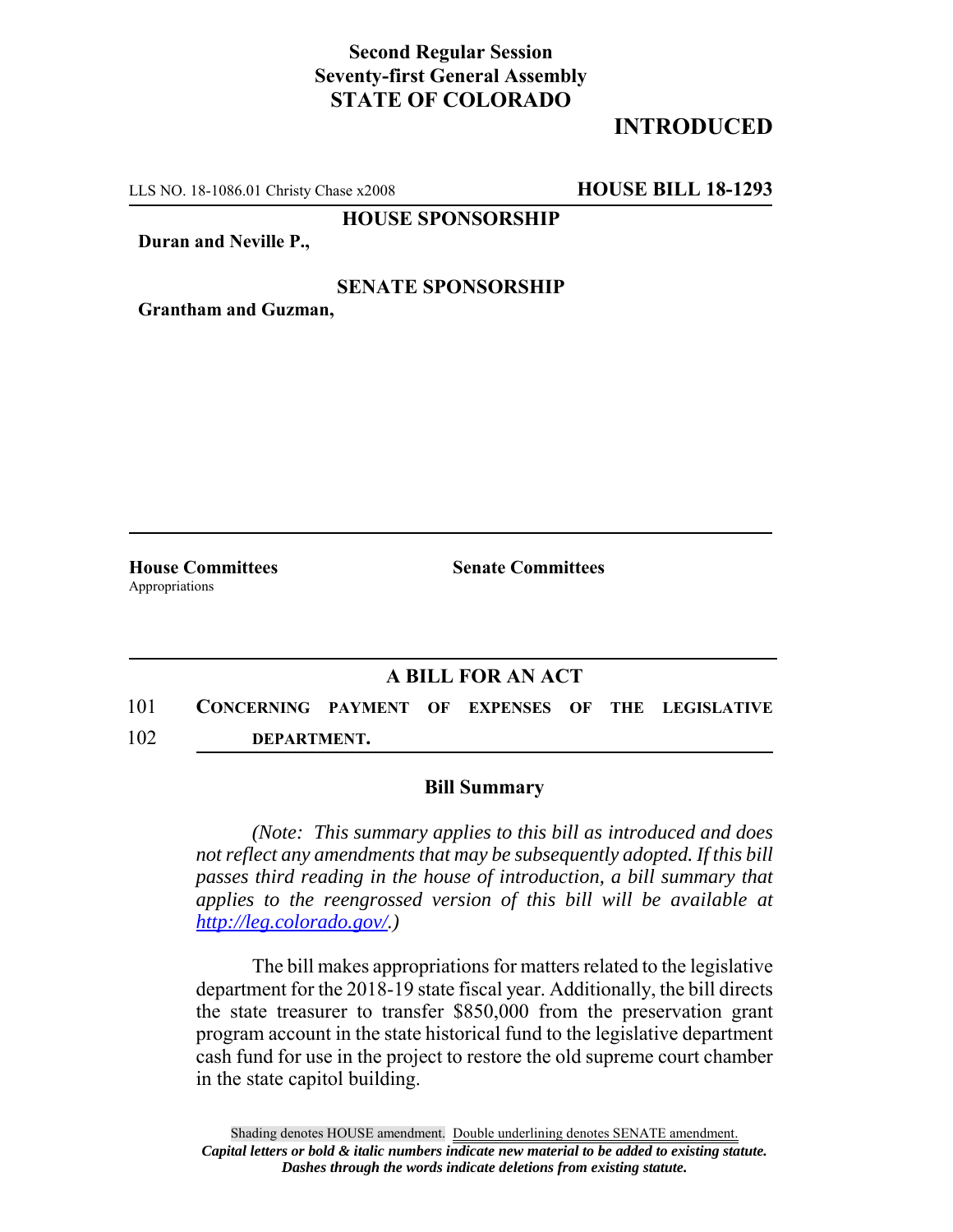*Be it enacted by the General Assembly of the State of Colorado:*

 **SECTION 1. Appropriation.** (1) For the 2018-19 state fiscal year, \$46,213,261 is appropriated to the legislative department. This appropriation consists of \$44,781,093 from the general fund, \$470,869 from cash funds, and \$961,299 from reappropriated funds. The legislative department may use this appropriation as follows: (a) \$15,132,103 for use by the general assembly, which amount: (I) Consists of \$15,042,103 from the general fund and \$90,000 from cash funds generated from the sale of bill boxes, legislative directories, and publications and other services provided by the print shop; and (II) Is based on the assumption that the general assembly will have 66.0 FTE; (b) \$9,919,512 for use by the office of the state auditor, which amount: (I) Consists of \$8,958,213 from the general fund and \$961,299 17 from reappropriated funds received from various departments for audits; and (II) Is based on the assumption that the office of the state auditor 20 will have 75.2 FTE; (c) \$1,862,862 for use by the joint budget committee, which amount is: (I) From the general fund; and (II) Based on the assumption that the joint budget committee will have 16.0 FTE; (d) \$9,643,637 for use by the legislative council, which amount: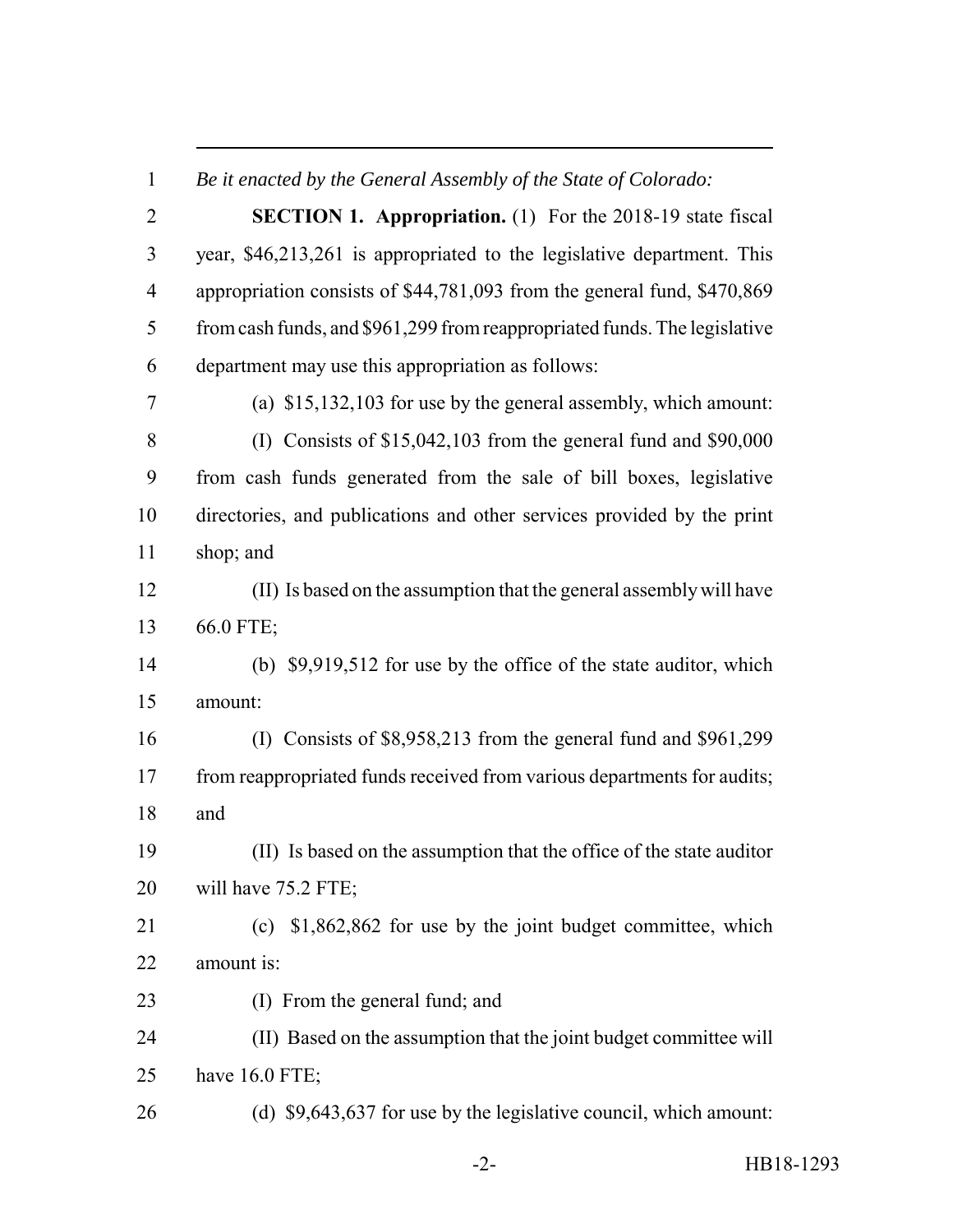| $\mathbf{1}$   | (I) Consists of $$9,269,486$ from the general fund and $$374,151$          |
|----------------|----------------------------------------------------------------------------|
| $\overline{2}$ | from cash funds received pursuant to section $22-54-114$ (4)(d), C.R.S.;   |
| 3              | and                                                                        |
| $\overline{4}$ | (II) Based on the assumption that the legislative council will have        |
| 5              | 75.9 FTE;                                                                  |
| 6              | (e) \$6,814,135 for use by the committee on legal services, which          |
| $\tau$         | amount:                                                                    |
| 8              | (I) Consists of $$6,807,417$ from the general fund and $$6,718$ from       |
| 9              | cash funds received pursuant to section $22-54-114$ (4)(d), C.R.S.; and    |
| 10             | Is based on the assumption that the committee on legal<br>(II)             |
| 11             | services will have 54.2 FTE;                                               |
| 12             | (f) $$1,420,506$ from the general fund for the PERA Amortization           |
| 13             | Equalization Disbursement; and                                             |
| 14             | $(g)$ \$1,420,506 from the general fund for the PERA Supplemental          |
| 15             | Amortization Equalization Disbursement.                                    |
| 16             | (2) The general assembly anticipates that during the 2018-19 state         |
| 17             | fiscal year the tax levy on civil actions provided for in section 2-5-119, |
| 18             | C.R.S., will return approximately \$199,000 to the general fund to offset  |
| 19             | expenses of the revision of statutes by the office of legislative legal    |
| 20             | services. This figure is included for informational purposes only.         |
| 21             | SECTION 2. In Colorado Revised Statutes, 12-47.1-1201, add                 |
| 22             | $(10)$ as follows:                                                         |
| 23             | State historical fund - administration -<br>$12 - 47.1 - 1201.$            |
| 24             | legislative declaration - state museum cash fund - capitol dome            |
| 25             | restoration fund. (10) FOR THE FISCAL YEAR COMMENCING JULY 1, 2018,        |
| 26             | STATE TREASURER SHALL TRANSFER EIGHT HUNDRED FIFTY<br>THE                  |
| 27             | THOUSAND DOLLARS FROM THE PRESERVATION GRANT PROGRAM ACCOUNT               |